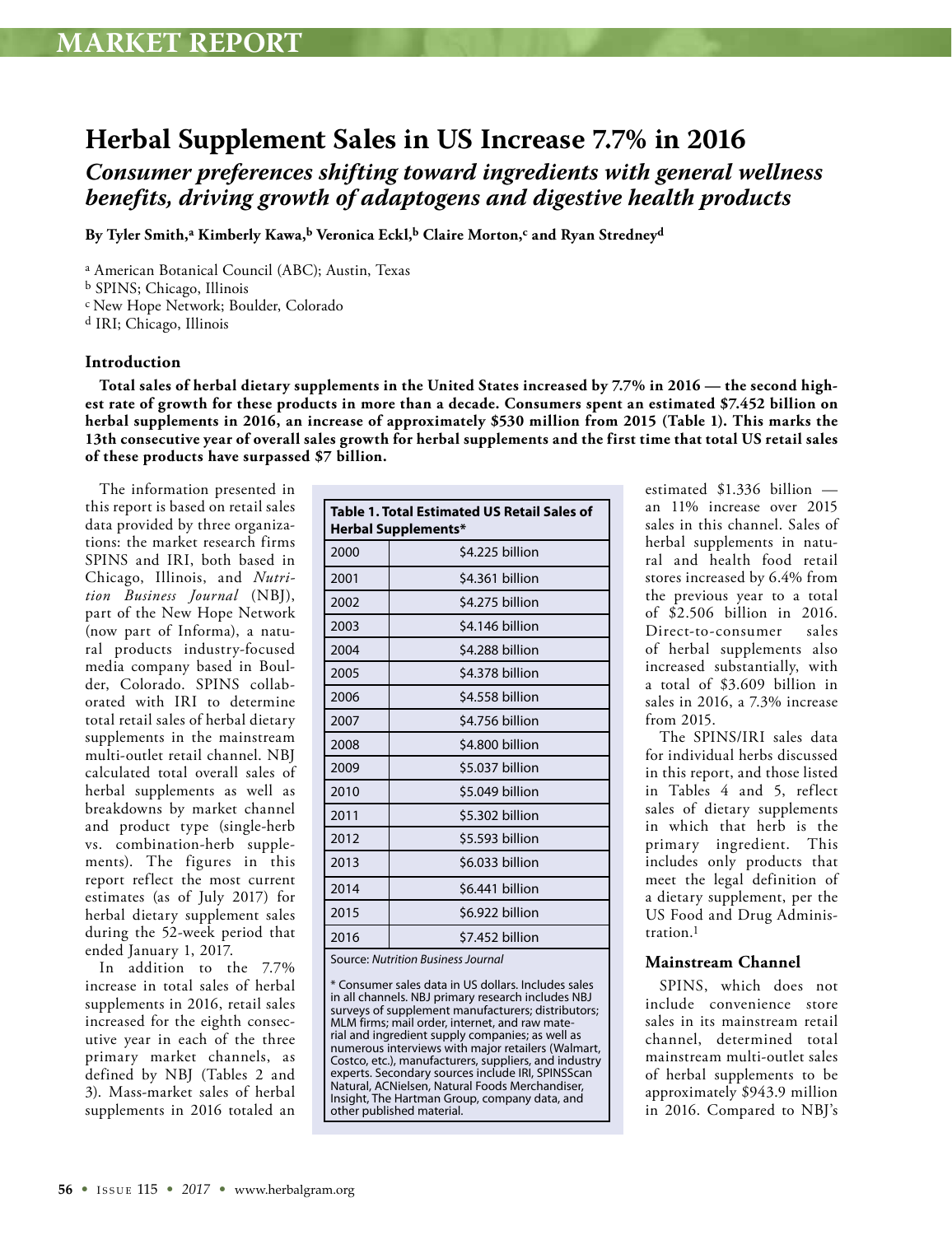| Table 2. US Retail Channel Definitions* |                                                                                                                                                                                                                                                                                                                                                                                                                                                                 |                                                                                                                                                                                                                                                                                                                 |  |
|-----------------------------------------|-----------------------------------------------------------------------------------------------------------------------------------------------------------------------------------------------------------------------------------------------------------------------------------------------------------------------------------------------------------------------------------------------------------------------------------------------------------------|-----------------------------------------------------------------------------------------------------------------------------------------------------------------------------------------------------------------------------------------------------------------------------------------------------------------|--|
|                                         | <b>SPINS</b>                                                                                                                                                                                                                                                                                                                                                                                                                                                    | <b>Nutrition Business Journal</b>                                                                                                                                                                                                                                                                               |  |
| <b>Mainstream</b><br><b>Channels</b>    | <b>Mainstream Multi-Outlet Channel</b><br>In collaboration with IRI. Channel coverage includes<br>the food, drug, and mass-market sector (e.g., super-<br>markets, drugstores, and mass-market retailers),<br>military commissaries, select buyer's clubs, and<br>so-called "dollar stores." SPINS/IRI data does not<br>include convenience store sales.                                                                                                        | <b>Mass Market Channel</b><br>Includes food/grocery, drug, mass-merchan-<br>dise, club, and convenience stores, including<br>Walmart, Costco, etc.                                                                                                                                                              |  |
| <b>Natural</b><br><b>Channels</b>       | <b>Natural Channel</b><br>Includes co-ops, associations, independent retailers,<br>and large regional chains. These data do not include<br>sales data from natural foods retail giant Whole<br>Foods Market, which does not report its dietary<br>supplement sales to SPINS or other market-tracking<br>firms. Only full-format stores with at least \$2 million<br>in annual sales with at least 50% of sales from natu-<br>ral/organic products are included. | <b>Natural &amp; Health Food Channel</b><br>Includes supplement and specialty retail<br>outlets, including Whole Foods Market (esti-<br>mates), GNC, sports nutrition stores, etc.                                                                                                                              |  |
| <b>Direct Sales</b>                     |                                                                                                                                                                                                                                                                                                                                                                                                                                                                 | Includes internet, mail order (including<br>catalogs), direct mail, and direct-response<br>TV and radio; practitioners representing<br>conventional and alternative products selling<br>to their patients, including ethnic and herbal<br>shops; and multilevel marketing (MLM) and<br>network marketing firms. |  |

\* The sales discussed in this article pertain only to those involving herbal and other plant-based dietary supplements, and generally do not include herbs sold as teas or beverages, or as ingredients in natural personal care and cosmetic products, including so-called "cosmeceutical" products.



**Barley** *Hordeum vulgare* Photo ©2017 Steven Foster **Echinacea** *Echinacea purpurea* Photo ©2017 Steven Foster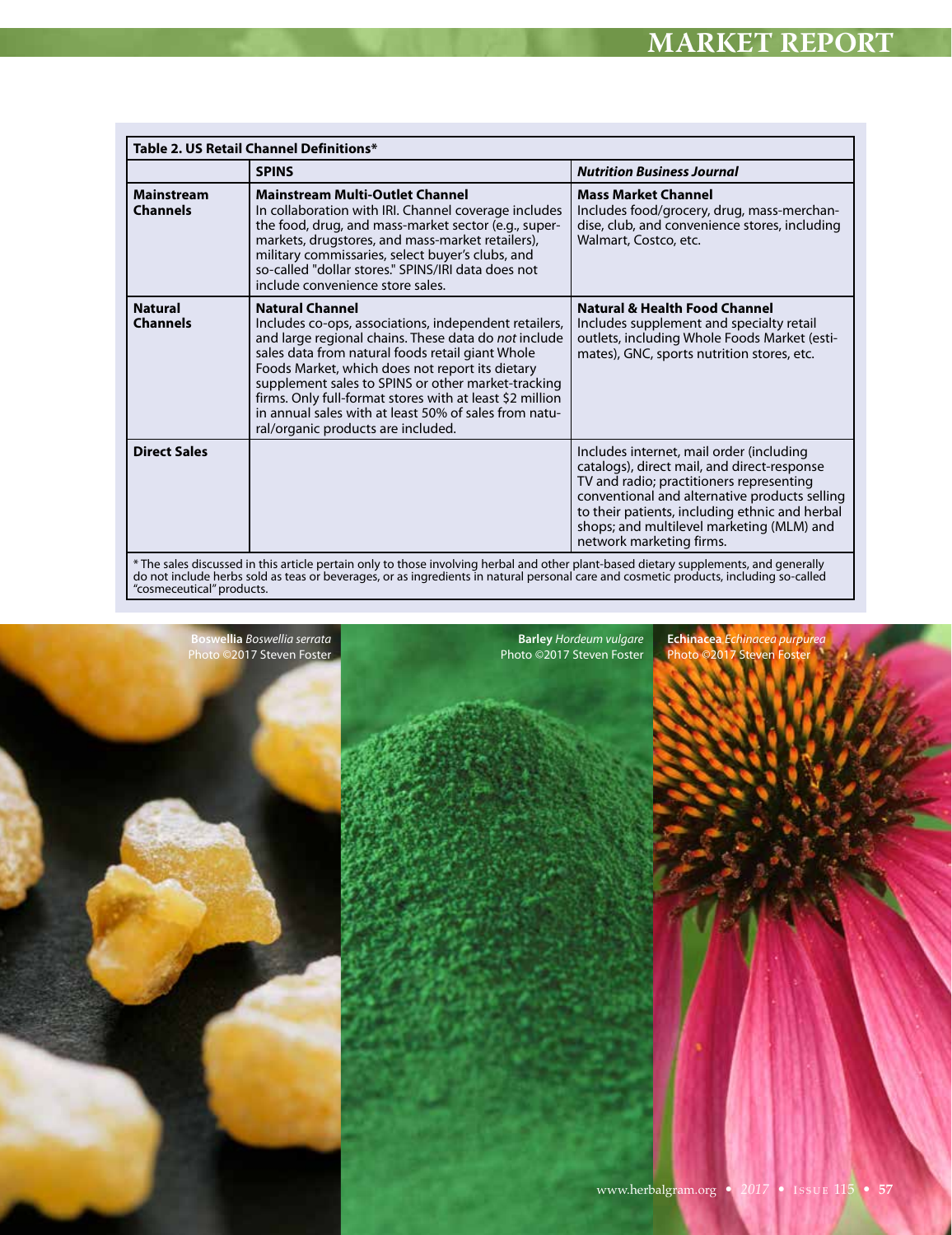| Table 3. Total Herbal Supplement Sales in US by Channel |                    |                    |                    |                       |
|---------------------------------------------------------|--------------------|--------------------|--------------------|-----------------------|
|                                                         | 2014               | 2015               | 2016               | % Change<br>from 2015 |
| <b>Mass Market</b>                                      | \$1.116<br>billion | \$1.204<br>billion | \$1.336<br>billion | $+11.0%$              |
| <b>Natural &amp; Health Food</b>                        | \$2.186<br>billion | \$2.356<br>billion | \$2.506<br>billion | $+6.4%$               |
| <b>Direct Sales</b>                                     | \$3.139<br>billion | \$3.363<br>billion | \$3.609<br>billion | $+7.3%$               |
| Source: Nutrition Business Journal                      |                    |                    |                    |                       |





mass-market channel calculations, this represents a significantly less robust increase of 0.1% in mainstream herbal supplement sales in 2016.\*

For the fourth consecutive year, horehound (*Marrubium vulgare*, Lamiaceae) was the topselling herbal supplement in mainstream retail outlets in the United States. Sales of horehound supplements, which include cough drops and lozenges with horehound as the primary ingredient, totaled \$125,468,033 in 2016. This is approximately \$10.7 million, or 9.3%, more than was spent on these products in 2015.

A member of the mint family, horehound has been used as a medicine since ancient times. One of the first recorded uses of horehound dates back to the first century, when a Roman physician described using the juice of the herb to treat respiratory conditions.2 Human clinical trials of horehound for respiratory conditions are limited, but the herb's expectorant and cough-suppressant properties make it a useful addition to natural cough drops and lozenges.3

Wheatgrass (*Triticum aestivum*, Poaceae) and barley (*Hordeum vulgare*, Poaceae) experienced the strongest mainstream sales growth in 2016 with a 131.9% increase in sales from 2015. SPINS, which groups these two members of the grass family as a single item in its data set, reported total mainstream sales of \$5,770,618 for these ingredients in 2016, making them the 38th top-selling herbal supplement in this channel.

Both barley and wheatgrass, the name commonly used for the young leaves, or cotyledons, of the wheat plant, contain a variety of vitamins, minerals, and phytochemicals (e.g., flavonoids and chlorophyll).4,5 Wheatgrass has been promoted for a wide range of potential health benefits, including detoxification, digestive and immune support, and improved energy.6 Barley has been marketed for cardiovascular and digestive health, improved strength, and other benefits.7 The significant sales increase for these ingredients may reflect broader consumer trends toward whole-food supplements and products that promote general wellness.8 In its 2016 Annual Survey on Dietary Supplements, the Council for Responsible Nutrition (CRN), a natural products industry trade association, reported "overall health/wellness benefits" as the number one reason why consumers take dietary supplements.9

"Condition-specific supplements have long been the cornerstone of [health and beauty departments]…. But

\* As noted in Table 2, SPINS and NBJ have separate methods and sources for determining total US sales of herbal supplements in their respective mainstream and natural channels. In the natural channel, for example, SPINS captures sales data for approximately 250 items from full-format stores (excluding Whole Foods Market) with more than \$2 million in annual sales with at least 50% of those sales coming from natural and organic products. NBJ, which does not use a sales threshold, looks at additional independent retailers, which helps explain the discrepancies in the two organizations' sales totals.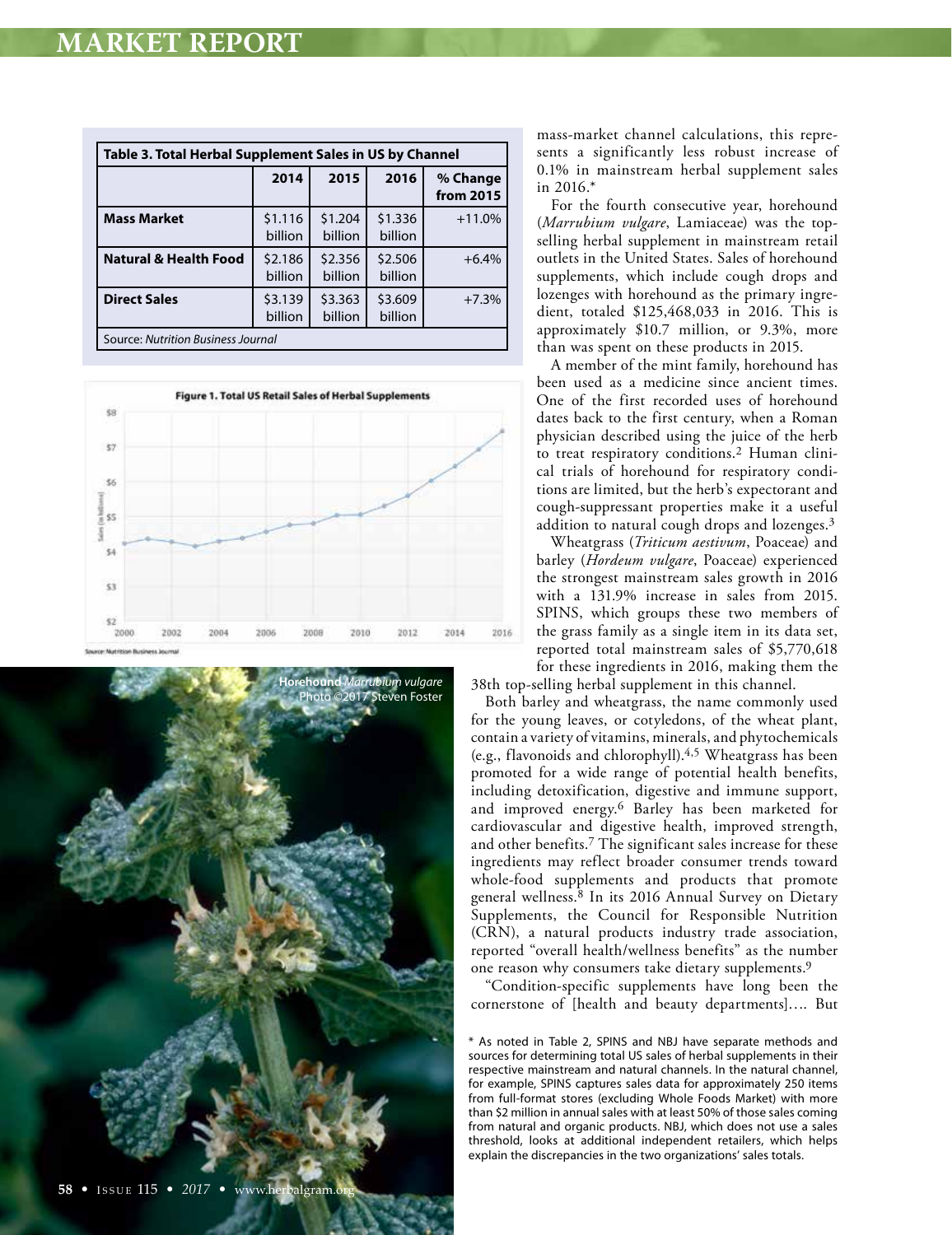|                         | Table 4. The 40 Top-Selling Herbal Supplements in 2016 — US Mainstream Multi-Outlet Channel |                                     |                    |                               |  |
|-------------------------|---------------------------------------------------------------------------------------------|-------------------------------------|--------------------|-------------------------------|--|
| Rank                    | <b>Primary Ingredient</b>                                                                   | <b>Latin Binomial</b>               | <b>Total Sales</b> | % Change<br>from $20\bar{1}5$ |  |
| $\mathbf{1}$            | Horehound                                                                                   | Marrubium vulgare                   | \$125,468,033      | 9.3%                          |  |
| $\mathbf 2$             | Cranberry                                                                                   | Vaccinium macrocarpon               | \$74,020,175       | 11.9%                         |  |
| $\overline{\mathbf{3}}$ | Echinacea <sup>a</sup>                                                                      | Echinacea spp.                      | \$69,018,859       | 15.1%                         |  |
| $\overline{4}$          | Green Tea                                                                                   | Camellia sinensis                   | \$44,580,196       | $-8.6%$                       |  |
| 5                       | <b>Black Cohosh</b>                                                                         | Actaea racemosa                     | \$36,509,108       | $-15.5%$                      |  |
| 6                       | Garcinia                                                                                    | Garcinia gummi-gutta                | \$35,063,120       | $-29.6%$                      |  |
| $\overline{7}$          | Flax Seed / Flax Oil                                                                        | Linum usitatissimum                 | \$31,874,413       | $-12.1%$                      |  |
| 8                       | Ginger                                                                                      | Zingiber officinale                 | \$25,374,632       | $-4.0%$                       |  |
| 9                       | <b>Ivy Leaf</b>                                                                             | Hedera helix                        | \$25,337,164       | 35.2%                         |  |
| 10                      | Turmeric <sup>b</sup>                                                                       | Curcuma longa                       | \$22,057,946       | 85.5%                         |  |
| 11                      | Valerian                                                                                    | Valeriana officinalis               | \$21,642,672       | $-14.4%$                      |  |
| 12                      | Fenugreek                                                                                   | Trigonella foenum-graecum           | \$21,486,734       | 52.1%                         |  |
| 13                      | Yohimbe                                                                                     | Pausinystalia johimbe               | \$20,919,916       | $-4.2%$                       |  |
| 14                      | Aloe                                                                                        | Aloe vera                           | \$19,872,994       | 15.1%                         |  |
| 15                      | Saw Palmetto                                                                                | Serenoa repens                      | \$17,403,324       | 2.9%                          |  |
| 16                      | Milk Thistle                                                                                | Silybum marianum                    | \$17,077,481       | 1.1%                          |  |
| 17                      | Garlic                                                                                      | Allium sativum                      | \$16,092,565       | $-2.6%$                       |  |
| 18                      | Coconut Oil                                                                                 | Cocos nucifera                      | \$15,063,431       | $-1.1%$                       |  |
| 19                      | Elderberry                                                                                  | Sambucus nigra                      | \$14,192,955       | 11.3%                         |  |
| 20                      | Cinnamon                                                                                    | Cinnamomum spp.                     | \$13,933,126       | $-4.3%$                       |  |
| 21                      | <b>Green Coffee Extract</b>                                                                 | Coffea arabica                      | \$13,512,130       | $-40.6%$                      |  |
| 22                      | Boswellia                                                                                   | Boswellia serrata                   | \$13,341,744       | 118.7%                        |  |
| 23                      | Ginkgo                                                                                      | Ginkgo biloba                       | \$12,917,783       | 0.7%                          |  |
| 24                      | Plant Sterolsc                                                                              |                                     | \$12,316,887       | $-24.0%$                      |  |
| 25                      | Sennad                                                                                      | Senna alexandrina                   | \$11,491,854       | 12.2%                         |  |
| 26                      | Açaí                                                                                        | Euterpe oleracea                    | \$10,597,362       | $-11.2%$                      |  |
| 27                      | Guarana                                                                                     | Paullinia cupana                    | \$10,532,960       | $-9.3%$                       |  |
| 28                      | Rhodiola                                                                                    | Rhodiola spp.                       | \$10,080,448       | $-4.6%$                       |  |
| 29                      | <b>Bioflavonoid Complexe</b>                                                                |                                     | \$10,064,943       | $-58.8%$                      |  |
| 30                      | Red Yeast Ricef                                                                             | Oryza sativa                        | \$9,877,122        | $-0.4%$                       |  |
| 31                      | Ginseng <sup>g</sup>                                                                        | Panax spp.                          | \$9,720,014        | $-8.0\%$                      |  |
| 32                      | Horny Goat Weed                                                                             | Epimedium spp.                      | \$9,621,809        | $-14.9%$                      |  |
| 33                      | Yerba Mate                                                                                  | Ilex paraquariensis                 | \$8,542,930        | $-36.5%$                      |  |
| 34                      | Fennel                                                                                      | Foeniculum vulgare                  | \$8,281,879        | 29.9%                         |  |
| 35                      | Beta Glucansh                                                                               |                                     | \$7,600,779        | $-34.6%$                      |  |
| 36                      | Maca                                                                                        | Lepidium meyenii                    | \$6,244,716        | $-13.1%$                      |  |
| 37                      | St. John's Wort                                                                             | Hypericum perforatum                | \$6,020,732        | $-0.6%$                       |  |
| 38                      | Wheatgrass / Barley                                                                         | Triticum aestivum / Hordeum vulgare | \$5,770,618        | 131.9%                        |  |
| 39                      | Goji Berry                                                                                  | Lycium barbarum / L. chinense       | \$5,705,393        | $-54.3%$                      |  |
| 40                      | Chia Seed / Chia Oil                                                                        | Salvia hispanica                    | \$4,878,520        | $-23.5%$                      |  |

Source: SPINS/IRI (52 weeks ending January 1, 2017)

<sup>a</sup> This includes three *Echinacea s*pecies: *E. angustifolia, E. pallida,* and *E. purpurea.*<br><sup>b</sup> Includes standardized turmeric extracts with high levels of curcumin.

e Bioflavonoids are phytochemicals that are often extracted from citrus fruits (e.g., *Citrus aurantium* and *C. reticulata*).

f Red yeast rice is fermented with the yeast *Monascus purpureus.*<br>9 Excludes eleuthero (*Eleutherococcus senticosus*), formerly referred to as "Siberian<br>0 ginseng."<br><sup>h</sup> Beta glucans are a type of naturally occurring polys

<sup>&</sup>lt;sup>c</sup> This category does not include beta-sitosterol.<br><sup>d</sup> Excludes over-the-counter laxative drugs containing senna or sennosides.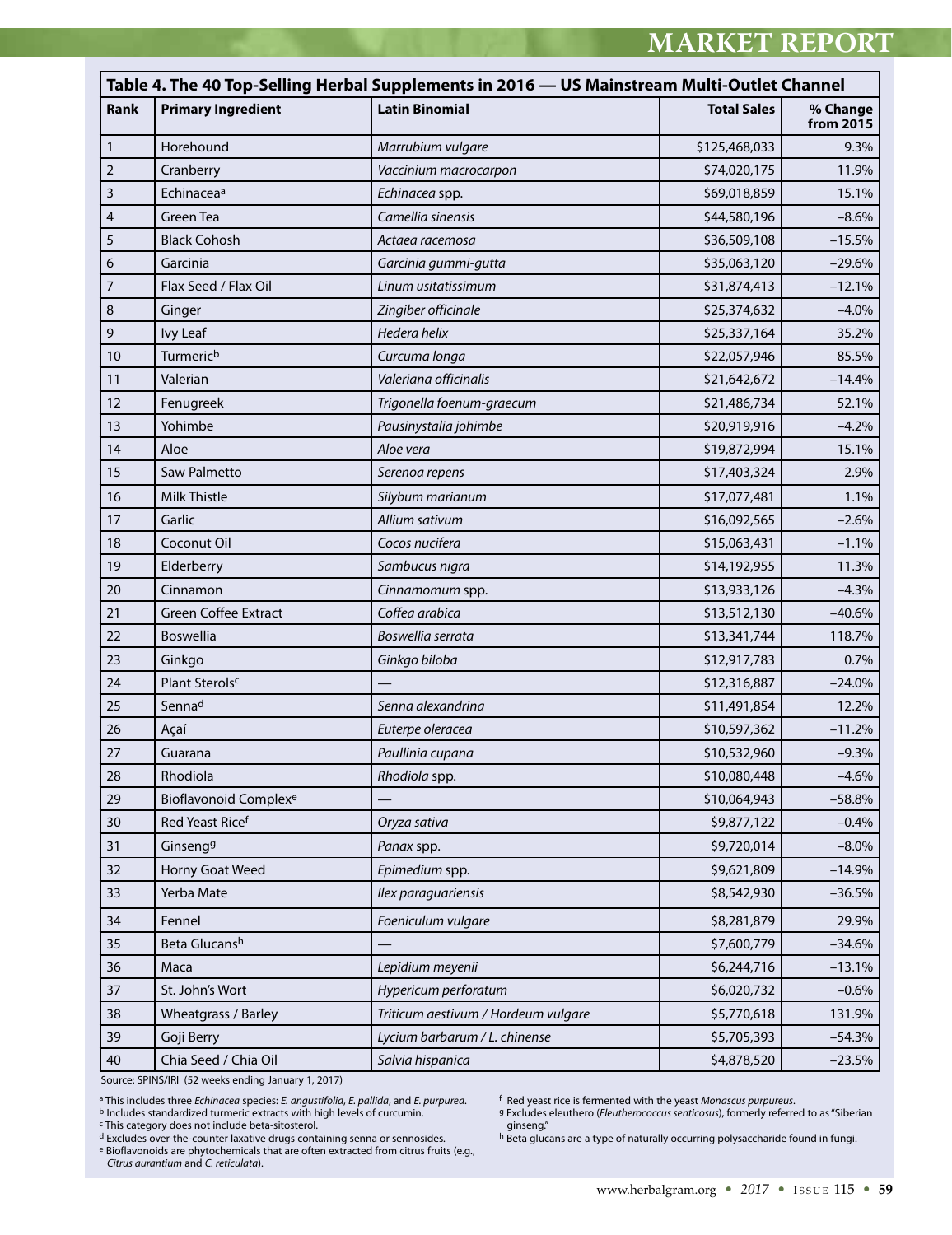the new way forward isn't predicated on any single health condition," noted an October 2016 article from *Natural Foods Merchandiser*, a New Hope Network publication.8 "Rather, it focuses on supplements that support wholebody health."

The nutrient density of wheatgrass and barley has earned them a reputation as so-called "superfoods." These grasses are available in various forms, including as juices, capsules, and powders, as well as in combination products marketed as "supergreens" (a term that refers to various nutrient-rich leafy greens) that are used to boost the nutritional content of smoothies and other beverages. According to CRN's 2016 survey, "filling in nutrient gaps in the diet" was the third most common reason for consumers to take supple-



Three other ingredients experienced mainstream sales increases of more than 50% in 2016: boswellia (*Boswellia serrata*, Burseraceae; +118.7%), turmeric (*Curcuma longa*, Zingiberaceae; +85.5%), and fenugreek (*Trigonella foenum-graecum*, Fabaceae; +52.1%). This growth is less pronounced than the sales increases seen in 2015, in which mainstream sales for each of these herbs more than doubled from 2014. (Sales of boswellia, for example, increased by a remarkable 673.6% from 2014 to 2015.)

**Dandelion** *Taraxacum officinale* Photo ©2017 Steven Foster

Boswellia, turmeric, and fenugreek have been used traditionally in Ayurveda, an ancient system of medicine in India that has become increasingly well-known to consumers in the West.11,12 The continued popularity of these ingredients in 2016 may be due in part to the growing consumer awareness of Ayurvedic herbs.13

Bioflavonoid complex, the 29th topselling herbal supplement in the mainstream channel in 2016, experienced a 58.8% decrease in sales from 2015 — the largest sales decline of any of the top 40 herbs in the mainstream channel. Bioflavonoids are a group of phytochemicals that have been studied for a range of potential health benefits. These compounds have been shown to increase vitamin C absorption, and researchers have examined their ability to lower cholesterol, promote circulation, and reduce inflammation.14 In 2015, bioflavonoid complex was the 10th top-selling herbal supplement in this channel, and it experienced a 24.5% increase in mainstream sales from 2014 to 2015. The reasons for the sharp decline in sales in 2016 are unclear, but they may be related to consumer preferences for easily recognizable ingredients that promote general wellness.10 According to SPINS, some of the top-selling bioflavonoid products included in the 2016 data set were marketed for specific health conditions, which likely limited their general appeal.

With a 54.3% decline in sales from 2015 to 2016, goji berry (*Lycium barbarum* and *L. chinense*, Solanaceae) was the only other herbal ingredient with a decrease of more than 50% in mainstream sales during this period. Goji berry dropped from the 26th top-selling supplement in 2015 to the 39th in 2016. Goji berry,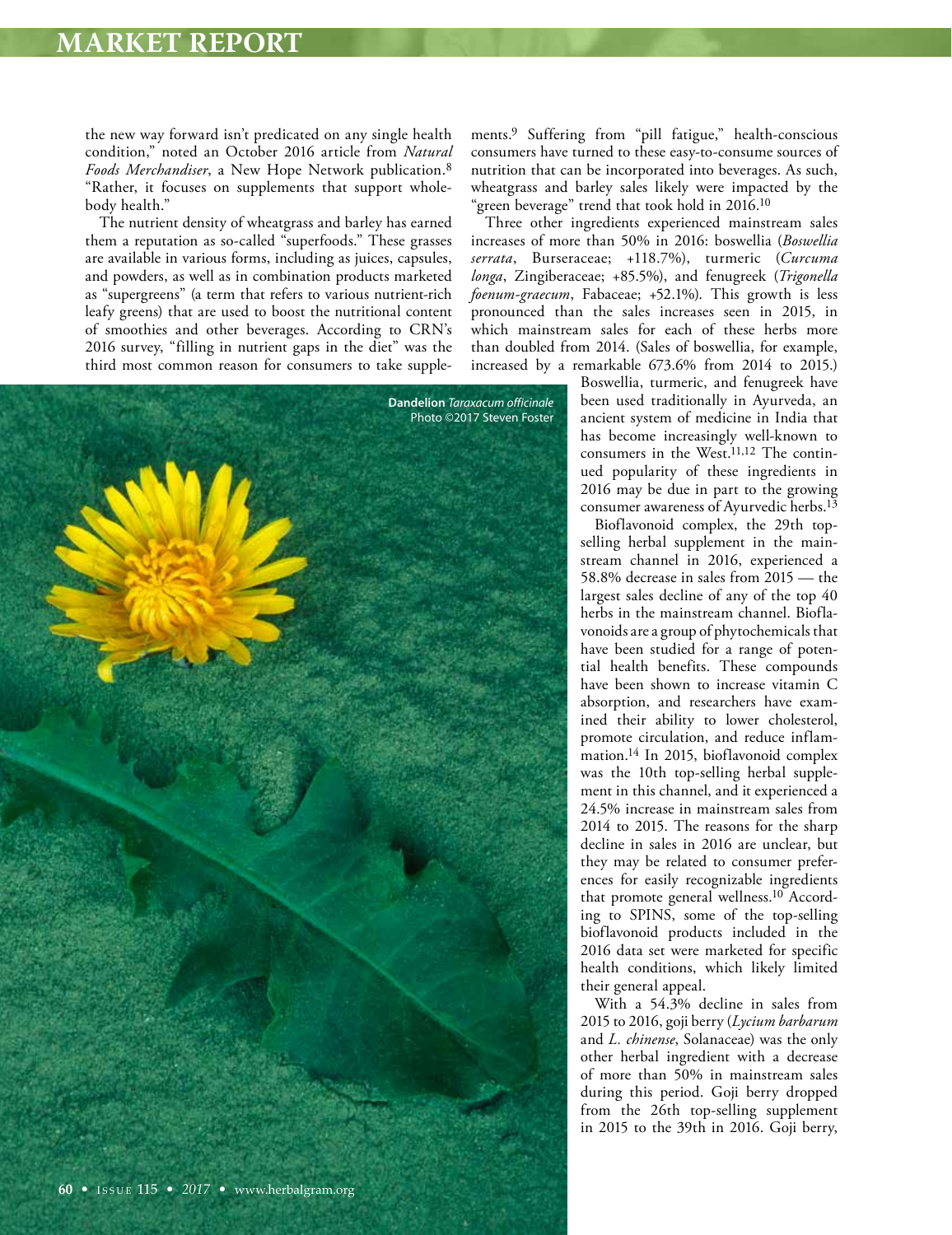## **MARKET REPORT**

|                | Table 5. The 40 Top-Selling Herbal Supplements in 2016 - US Natural Channel |                                       |                    |                       |
|----------------|-----------------------------------------------------------------------------|---------------------------------------|--------------------|-----------------------|
| Rank           | <b>Primary Ingredient</b>                                                   | <b>Latin Binomial</b>                 | <b>Total Sales</b> | % Change<br>from 2015 |
| $\mathbf{1}$   | Turmeric <sup>a</sup>                                                       | Curcuma longa                         | \$47,654,008       | 32.0%                 |
| $\overline{2}$ | Wheatgrass / Barley                                                         | Triticum aestivum / Hordeum vulgare   | \$21,320,026       | $-5.3%$               |
| 3              | Flax Seed / Flax Oil                                                        | Linum usitatissimum                   | \$16,685,223       | $-3.0%$               |
| 4              | Aloe                                                                        | Aloe vera                             | \$15,334,338       | 6.6%                  |
| 5              | Elderberry                                                                  | Sambucus nigra                        | \$10,678,386       | 2.4%                  |
| 6              | Milk Thistle                                                                | Silybum marianum                      | \$9,968,995        | 2.1%                  |
| 7              | Maca                                                                        | Lepidium meyenii                      | \$9,292,154        | 8.1%                  |
| 8              | Ashwagandha                                                                 | Withania somnifera                    | \$8,732,489        | 55.2%                 |
| 9              | Echinaceab                                                                  | Echinacea spp.                        | \$8,366,400        | 6.3%                  |
| 10             | Saw Palmetto                                                                | Serenoa repens                        | \$7,555,383        | 4.9%                  |
| 11             | Cranberry                                                                   | Vaccinium macrocarpon                 | \$7,513,172        | 36.2%                 |
| 12             | Oregano <sup>c</sup>                                                        | Origanum vulgare                      | \$7,510,751        | 8.7%                  |
| 13             | Coconut Oil                                                                 | Cocos nucifera                        | \$7,206,877        | $-8.0\%$              |
| 14             | Garlic                                                                      | Allium sativum                        | \$6,095,333        | 7.2%                  |
| 15             | Valerian                                                                    | Valeriana officinalis                 | \$5,887,207        | 1.3%                  |
| 16             | Chlorophyll / Chlorella                                                     | - / Chlorella vulgaris                | \$5,590,158        | 7.3%                  |
| 17             | Horsetail                                                                   | Equisetum spp.                        | \$5,334,706        | 16.4%                 |
| 18             | Echinacea / Goldenseal Combo                                                | Echinacea spp. / Hydrastis canadensis | \$5,284,285        | 5.2%                  |
| 19             | Garcinia                                                                    | Garcinia gummi-gutta                  | \$4,675,281        | $-4.0\%$              |
| 20             | Ginkgo                                                                      | Ginkgo biloba                         | \$4,598,986        | 3.5%                  |
| 21             | Mushrooms                                                                   |                                       | \$4,527,372        | 13.8%                 |
| 22             | Green Tea                                                                   | Camellia sinensis                     | \$4,250,593        | 8.5%                  |
| 23             | Red Yeast Riced                                                             | Oryza sativa                          | \$4,085,297        | 0.8%                  |
| 24             | Fenugreek                                                                   | Trigonella foenum-graecum             | \$3,867,642        | $-1.1%$               |
| 25             | <b>Holy Basil</b>                                                           | Ocimum tenuiflorum                    | \$3,724,890        | 2.8%                  |
| 26             | <b>Cherry Fruit</b>                                                         | Prunus spp.                           | \$3,507,680        | 12.5%                 |
| 27             | <b>Black Cohosh</b>                                                         | Actaea racemosa                       | \$3,490,544        | 0.6%                  |
| 28             | Olive Leaf                                                                  | Olea europaea                         | \$3,405,545        | 3.5%                  |
| 29             | Kava                                                                        | Piper methysticum                     | \$3,232,327        | 10.3%                 |
| 30             | Ginsenge                                                                    | Panax spp.                            | \$3,182,854        | 9.3%                  |
| 31             | Chia Seed / Chia Oil                                                        | Salvia hispanica                      | \$3,068,870        | $-25.5%$              |
| 32             | Stevia                                                                      | Stevia rebaudiana                     | \$3,027,538        | $-1.1%$               |
| 33             | Kelp                                                                        | Laminaria digitata                    | \$2,905,814        | $-0.7%$               |
| 34             | <b>Evening Primrose Oil</b>                                                 | Oenothera biennis                     | \$2,770,917        | 0.4%                  |
| 35             | <b>Burdock</b>                                                              | Arctium lappa                         | \$2,595,926        | 4.8%                  |
| 36             | Rhodiola                                                                    | Rhodiola spp.                         | \$2,588,730        | 5.5%                  |
| 37             | Hawthorn                                                                    | Crataegus spp.                        | \$2,582,267        | 9.7%                  |
| 38             | Dandelion                                                                   | Taraxacum officinale                  | \$2,520,049        | 15.4%                 |
| 39             | Cinnamon                                                                    | Cinnamomum spp.                       | \$2,486,001        | 6.2%                  |
| 40             | Ginger                                                                      | Zingiber officinale                   | \$2,454,767        | 9.4%                  |

Source: SPINS (52 weeks ending January 1, 2017)

<sup>a</sup> Includes standardized turmeric extracts with high levels of curcumin.

<sup>b</sup> This includes three *Echinacea s*pecies: *E. angustifolia, E. pallida,* and *E. purpurea.*<br><sup>c</sup> Includes products labeled to contain oregano oil and oregano leaf tinctures.

d Red yeast rice is fermented with the yeast *Monascus purpureus*.

e Excludes eleuthero (*Eleutherococcus senticosus*), formerly referred to as "Siberian ginseng."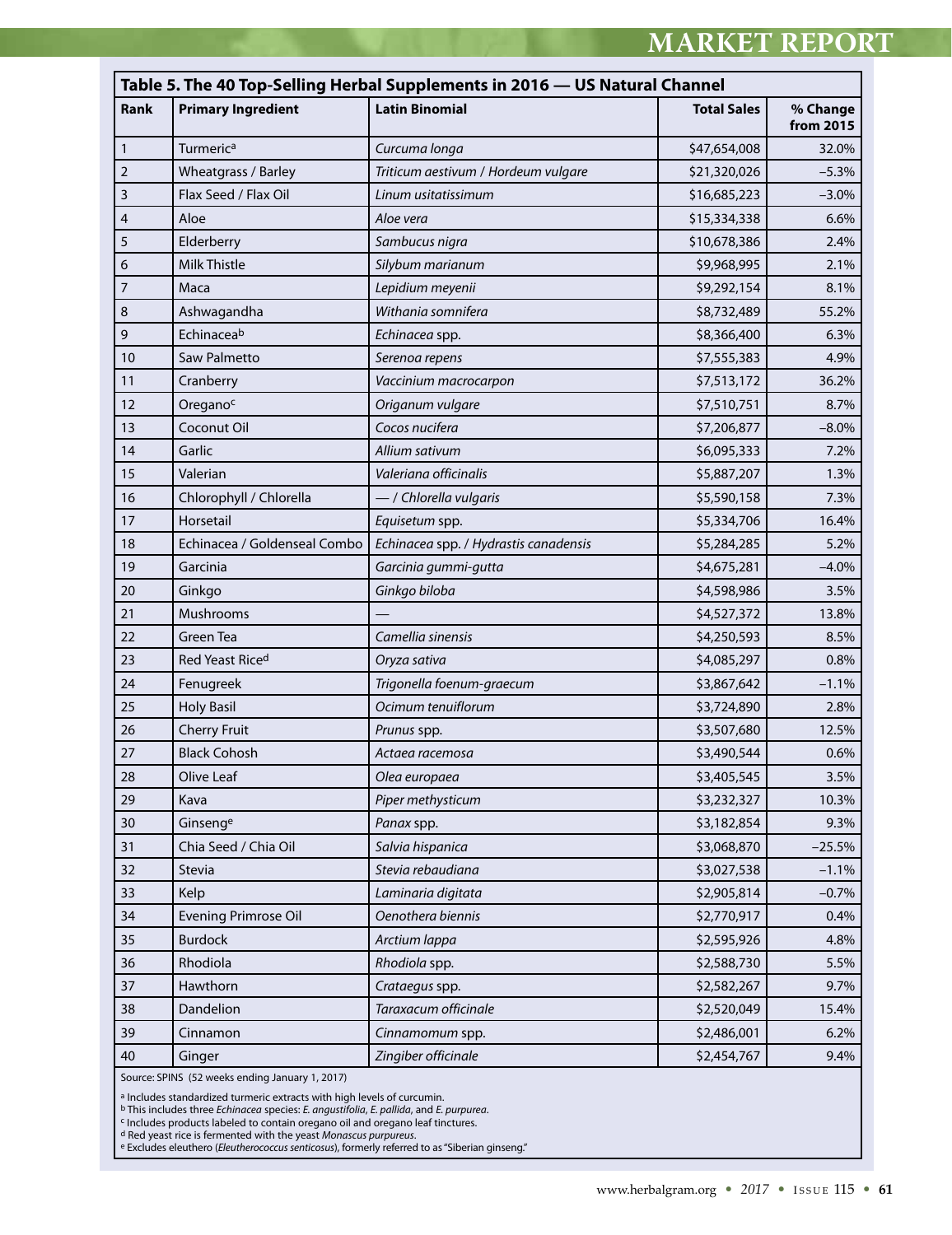also known as Chinese wolfberry, is popularly regarded as a superfood. Goji berry's sales decline may be due in part to its steep price and the proliferation of new superfoods, as noted in *HerbalGram*'s 2015 Herb Market Report.15 An article published in *The Wall Street Journal* in January 2016 summarized the declining interest in goji berry in its opening sentence, noting that "Some food trends fade faster than you can say 'goji berry.'"16 Fox News also mentioned the fruit in a December 2016 article titled "2016 food trends we're so over...."<sup>17</sup>

It appears that US consumers have continued to distance themselves from certain herbs with alleged weight-loss or metabolism-boosting benefits in 2016.18-21 This was reflected in mainstream sales declines for green coffee (*Coffea arabica*, Rubiaceae) extract (–40.6%), which had the third highest percent sales decrease from 2015; yerba mate (*Ilex paraguariensis*, Aquifoliaceae; –36.5%), which had the fourth highest percent sales decline; and garcinia (*Garcinia gummi-gutta*, Clusiaceae; –29.6%), which experienced the sixth highest percent sales decline. However, in 2016, boosting energy remained the second most common reason for taking supplements, according to CRN's annual survey.9 As an alternative to these ingredients, consumers may be turning to a different class of herbs: the adaptogens, which, as discussed later, have been shown to have many effects on the body, including an impact on energy levels.22

As in previous years, *HerbalGram* chose to exclude certain ingredients from SPINS and IRI's tally of the 40 top-selling herbal supplements in the US mainstream retail channel. As the only branded supplement on the list, Relora (Inter-Health Nutraceuticals Inc.; Benicia, California), a proprietary blend of magnolia (*Magnolia officinalis*, Magnoliaceae) and phellodendron (*Phellodendron amurense*, Rutaceae) bark extracts, was not included in this year's report. Had it been included, Relora would have been the 38th top-selling supplement in the mainstream channel in 2016, despite its 46.7% decline in sales from 2015. Menthol, which would

| Table 6. Total US Retail Sales of Herbal Supplements by Type |                    |                            |          |
|--------------------------------------------------------------|--------------------|----------------------------|----------|
|                                                              | <b>Total Sales</b> | % of Total<br><b>Sales</b> | % Growth |
| 2014                                                         |                    |                            |          |
| Single Herbs                                                 | \$4.024 billion    | 62.5%                      | 6.2%     |
| <b>Combination Herbs</b>                                     | \$2.418 billion    | 37.5%                      | 7.7%     |
| 2015                                                         |                    |                            |          |
| Single Herbs                                                 | \$4.245 billion    | 61.3%                      | 5.5%     |
| <b>Combination Herbs</b>                                     | \$2.677 billion    | 38.7%                      | 10.7%    |
| 2016                                                         |                    |                            |          |
| Single Herbs                                                 | \$4.505 billion    | 60.5%                      | 6.1%     |
| <b>Combination Herbs</b>                                     | \$2.947 billion    | 39.5%                      | 10.1%    |
| <b>Source: Nutrition Business Journal</b>                    |                    |                            |          |

have ranked 15th in the 2016 mainstream channel, was the only other excluded ingredient. Although menthol can be naturally derived from mint (*Mentha* spp., Lamiaceae) species, much of the supply is now produced synthetically,23 and therefore is not considered by ABC to be an "herb."

#### **Natural Channel**

Retail sales of herbal supplements in the US natural channel totaled \$382,955,108 in 2016, a 4.89% increase from 2015, according to estimates from SPINS. This is substantially less than NBJ's estimated total of \$2.506 billion for its natural market channel, which also includes sales from independent retailers and other large retailers, such as Whole Foods Market. Sales in the natural channel tend to come from what marketers call "core shoppers," who are committed to a natural lifestyle. So-called "peripheral shoppers," who have less of a personal commitment to a natural-health philosophy, are more likely to purchase dietary supplements in the mainstream channel.

Turmeric was the top-selling herbal supplement in natural retail stores for the fourth consecutive year with sales of \$47,654,008 in 2016. Sales of turmeric in natural retail stores increased by more than \$11.5 million from 2015. This 32% increase in sales was the third highest percent sales increase of any of the 40 top-selling herbs in this channel.

The popularity of turmeric has been increasing steadily in recent years, but consumer interest in this yellow-gold spice spiked in 2016.24 Based on an analysis of search engine queries, Google classified turmeric as the "breakout star" of the functional food movement of the past five years. During that time, Google searches for turmeric increased by 300%.25

Ashwagandha (*Withania somnifera*, Solanaceae), the eighth top-selling herbal supplement in the natural channel, had the largest percent sales growth in 2016, with a 55.2% increase from 2015. Ashwagandha's popularity may be due in part to growing consumer awareness of two natural prod-

> uct trends: Ayurvedic herbs, as discussed previously, and adaptogens.8 Natural channel shoppers, who tend to follow developments pertaining to natural ingredients more closely than peripheral shoppers, are perhaps more likely to have been familiar with these trends in 2016.

> Adaptogenic herbs, sometimes referred to as "superherbs,"26 were listed among 2016's top health and wellness trends by many major media outlets.27,28 The term "adaptogen" first appeared in the scientific literature in the late 1950s, when it was loosely defined as any substance that promoted "non-specific resistance" to stress.29 (Subsequent publications have honed in on more specific physiological responses, but the term is still somewhat ambiguously defined.) In general, adaptogens are non-toxic substances that promote the normalization of bodily functions and support a healthy response and resistance to "noxious factors" or stressors. Several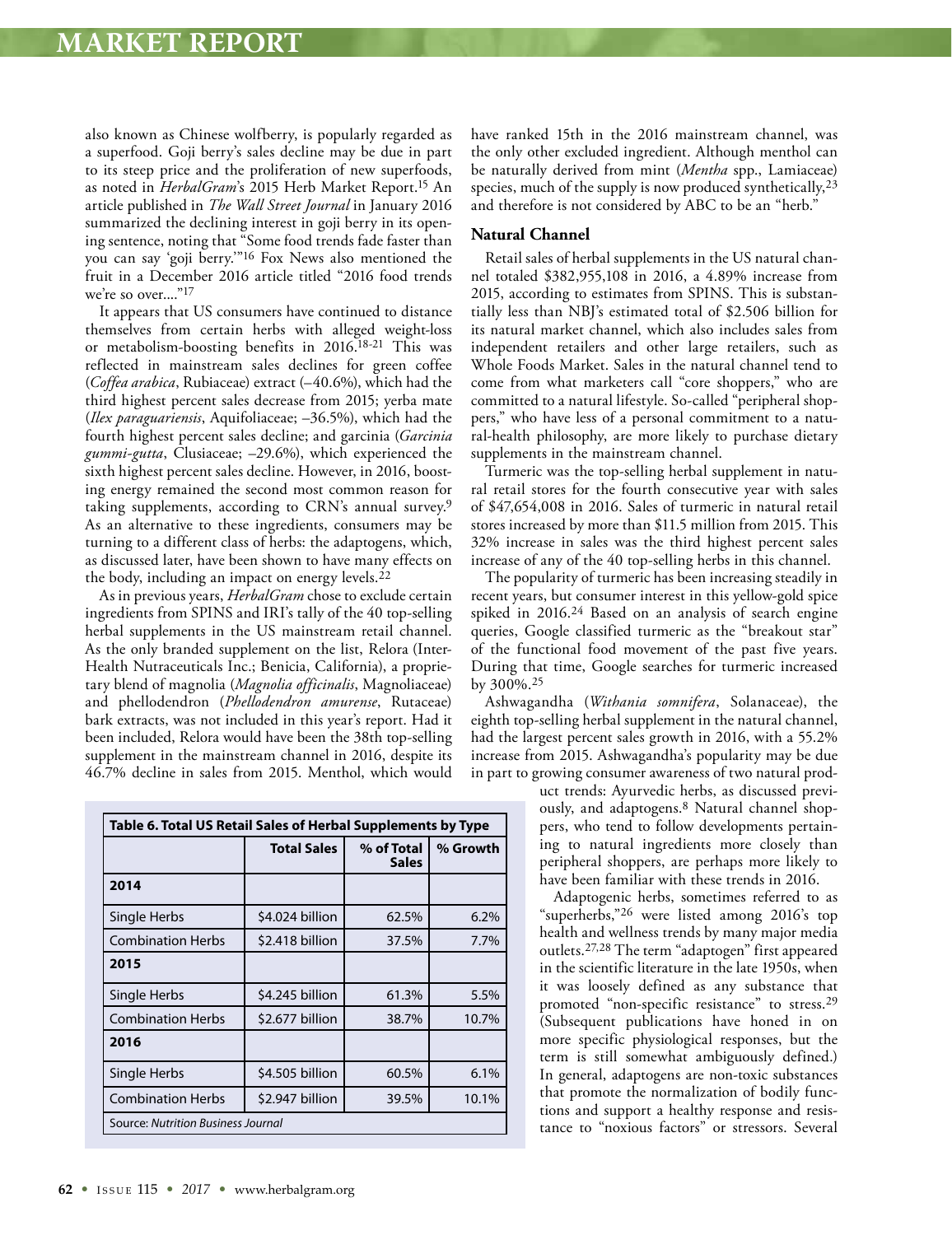other ingredients with adaptogenic properties experienced natural channel sales growth in 2016, including mushrooms (+13.8%), "ginseng" (*Panax* spp., Araliaceae; +9.3%), rhodiola (*Rhodiola* spp., Crassulaceae; +5.5%), and holy basil (*Ocimum tenuiflorum*, Lamiaceae; +2.8%).

The top-selling herbal ingredients in the 2016 natural channel were the same as those that made the top-40 list in 2015, with one exception: dandelion (*Taraxacum officinale*, Asteraceae). Natural channel sales of dandelion in 2016 totaled \$2,520,049, a 15.4% increase from 2015.

(Dandelion, which came in as the 38th topselling herb in 2016, displaced St. John's wort [*Hypericum perforatum*, Hypericaceae] from the list.) Although dandelion may be better known as a weed, preparations of the root30,31 have been used for millennia as a medicine for liver and kidney diseases, upset stomach, and heartburn, among other conditions.32 As an ingredient in herbal dietary supplements, dandelion is commonly found in teas marketed for detoxification, weight loss, digestive health, and stimulation of urine flow and appetite.33

Dandelion<sup>30</sup> is one of several herbal ingredients with bitter properties to make the list of top-selling herbal ingredients in 2016. Other herbs include green tea (*Camellia sinensis*, Theaceae; +8.5%), aloe (*Aloe vera*, Xanthorrhoeaceae) +6.6%), echinacea (*Echinacea* spp., Asteraceae; +6.3%), burdock (*Arctium lappa*, Asteraceae; +4.8%), and milk thistle (*Silybum marianum*, Asteraceae; +2.1%).34 Bitterness as a flavor also ranked among the food and beverage trends of 2016. Herbs, including some of the previously discussed leafy greens, produce a wide variety of compounds that humans perceive as bitter-tasting. The consumption of certain bitter phytochemicals has been linked to a wide range of health benefits, but the compounds are perhaps most closely associated with digestion. The scientific explanation behind this relationship is well established. "As most naturally occurring bitter tasting stimuli are toxins at some concentration, the body responds to strong bitter tastes as if toxins are about to be ingested," explained the authors of a 2013 review article.35 As part of the body's first line of defense, the gastrointestinal system responds by attempting to limit the impact of the potential toxin.

Emerging research on the "gut-brain connection" and the importance of intestinal microbiota to overall health has likely fueled consumer interest in bitter and digestive health products.36 However, according to some sources, consumers are still buying digestive health products primarily to address specific issues, such as constipation and diarrhea. "While these reactive digestive issues are the main reason for using these types of products, there are many opportunities for category expansion based on a prevention platform," a 2016 "Mind of the Consumer" report by *Natural Products INSIDER* noted.37 "Within this white space are conditions such as immunity, mental focus, weight loss, energy and joint issues — all of which can be linked back to digestive health."

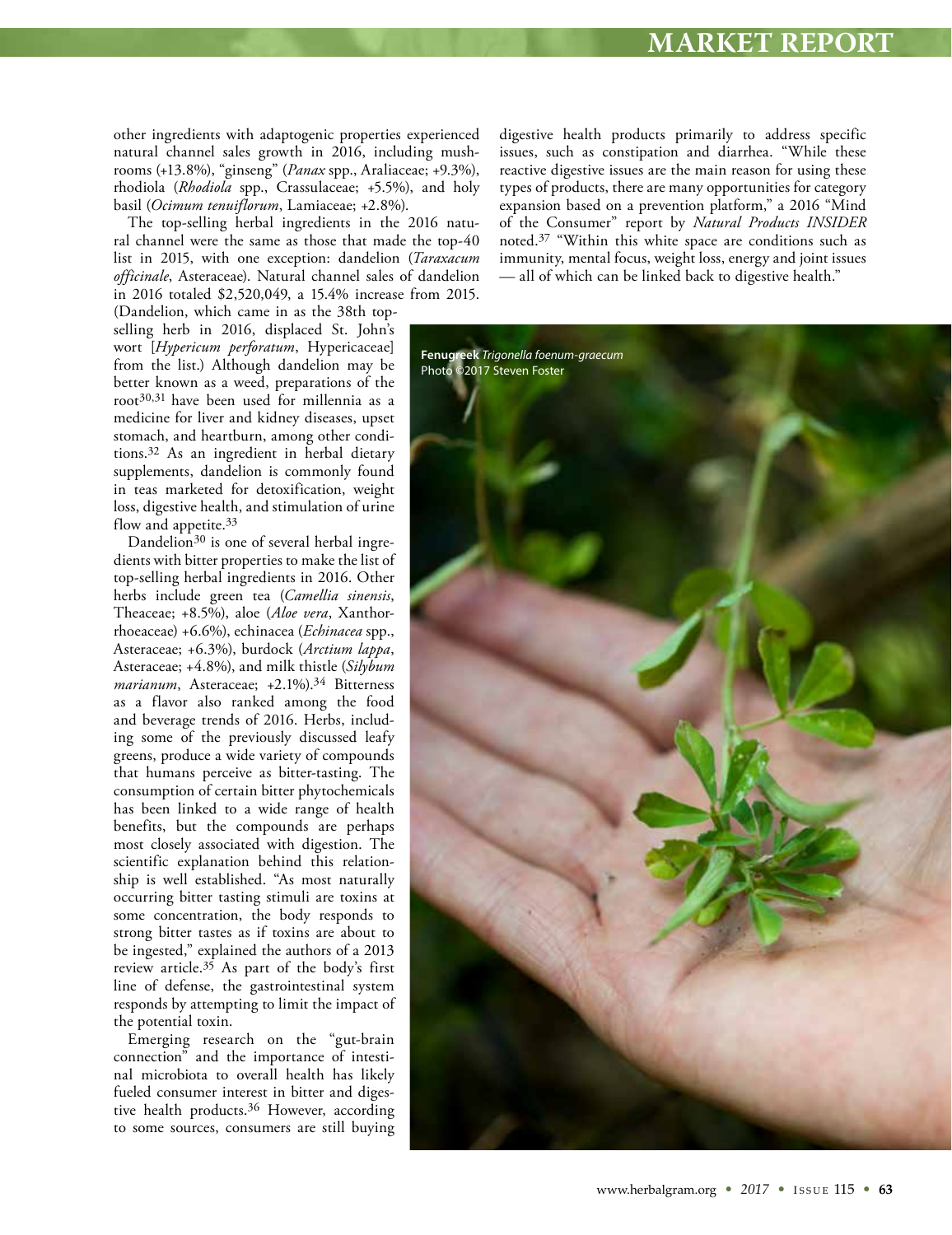#### **Direct Sales**

Direct sales of herbal supplements totaled \$3.609 billion in 2016, a 7.3% increase from 2015 sales in this channel, according to NBJ. This is the highest percentage increase in direct sales of herbal supplements in more than a decade, according to previous *HerbalGram* herb market reports. Direct channel sales of herbal dietary supplements include multilevel marketing companies (also known as network marketing companies). This channel also encompasses mailand internet-order sales companies, direct-response TV and radio sales, and sales by health practitioners.

According to a NutraIngredients-USA article from October 2016: "Network marketing continues to be a huge outlet for nutritional products, and direct selling companies with supplements in their portfolios are among the best performing of these companies."38

#### **Single-Herb vs. Combination-Herb Supplements**

Since 2011, sales growth of combination-herb supplements has outpaced that of single-herb supplements, and this trend continued in 2016. Combination-herb supplement sales in all channels grew 10.1% from 2015, and single-herb supplement sales increased by 6.1%. However, as noted in Table 6, total sales of single-herb supplements were higher overall than sales of combination-herb supplements in 2016, according to NBJ.

#### **Conclusion**

2016 marked the 13th consecutive year of overall sales growth for herbal supplements and the eighth year of increased sales in each of the three market channels. This suggests that consumers — from casual shoppers in mainstream retail outlets to core consumers of natural products — are continuing to turn to plant- and fungi-based options for their health care and self-care.

The shifts in sales of certain ingredients in 2016 point to the evolving preferences and priorities of consumers. Although shoppers are still buying supplements to address specific health concerns, increased sales for herbal ingredients marketed for overall wellness and vitality suggest that some are taking a more proactive, holistic approach to wellness. In particular, sales of adaptogenic herbs, a category of plants with broad and appealing effects, seem to have benefited from this trend. As scientific research continues to explore the connection between the digestive system and overall health, the rise of bitter herbs and other products marketed for gastrointestinal health may also be a component of this "systemic wellness" trend.

#### **References**

- FDA basics: What is a dietary supplement? US Food & Drug Administration website. Available at: www.fda.gov/ aboutfda/transparency/basics/ucm195635.htm. Accessed July 19, 2017.
- 2. Horehound herb. Natural Remedies website. Available at: www.naturalremedies.org/horehound/. Accessed July 19, 2017.
- 3. Horehound. University of Michigan Medicine website. Available at: www.uofmhealth.org/health-library/hn-2109003. Accessed July 19, 2017.
- 4. What are the benefits of wheatgrass? Mercola website. Available at: http://articles.mercola.com/herbs-spices/wheatgrass. aspx. Accessed July 19, 2017.
- 5. Barley grass. Drugs.com website. Available at: www.drugs. com/npc/barley-grass.html. Accessed July 19, 2017.
- 6. Wheatgrass benefits: 11 reasons to enjoy. Healthline website. Available at: www.healthline.com/health/food-nutrition/ wheatgrass-benefits#superfood2. Accessed July 19, 2017.
- 7. Barley. WebMD website. Available at: www.webmd.com/ vitamins-supplements/ingredientmono-799-barley.aspx?acti veingredientid=799&activeingredientname=barley. Accessed July 19, 2017.
- 8. Runestad T. Supplement Trendspotting. October 24, 2016. Natural Foods Merchandiser. Available at: www.newhope. com/vitamins-and-supplements/supplement-trendspotting. Accessed July 19, 2017.
- 9. Consumer data: CRN 2016 Annual Survey on Dietary Supplements. Council for Responsible Nutrition website. Available at: www.crnusa.org/resources/crn-2016-annualsurvey-dietary-supplements. Accessed July 19, 2017.
- 10. Now trending: 10 ways the smoothie is evolving in 2016. Fast Casual website. Available at: www.fastcasual.com/ articles/now-trending-10-ways-the-smoothie-is-evolvingin-2016/. Accessed July 19, 2017.
- 11. Uses of Fenugreek in Ayurvedic Medicine. Livestrong website. Available at: www.livestrong.com/ article/157975-uses-of-fenugreek-in-ayurvedic-medicine/. Accessed July 19, 2017.
- 12. Ayurveda: A New Way to Reduce Inflammation. Peoples Rx website. Available at: http://peoplesrx.com/ayurveda-a-newway-to-reduce-inflammation/. Accessed July 19, 2017.
- 13. Wolff K. How Do FDA and FTC Regulate Ayurveda Products? October 3, 2017. *Nutritional Outlook*. Available at: www.nutritionaloutlook.com/regulatory/how-do-fda-and-ftcregulate-ayurveda-products. Accessed July 19, 2017.
- 14. What Are the Benefits of Citrus Bioflavonoids? Livestrong website. Available at: www.livestrong.com/article/425030 what-are-the-benefits-of-citrus-bioflavonoids/. Accessed July 19, 2017.
- 15. Smith T, Kawa K, Eckl V, Johnson J. Sales of Herbal Dietary Supplements in US Increased 7.5% in 2015. *HerbalGram*. 2016;111:67-73. Available at: http://cms.herbalgram.org/ herbalgram/issue111/hg111-mktrpt.html. Accessed July 19, 2017.
- 16. Krieger E. Got matcha? Five healthy foods that will make their mark on 2016. January 12, 2016. *The Wall Street Journal*. Available at: www.washingtonpost.com/lifestyle/ wellness/got-matcha-five-healthy-foods-that-will-maketheir-mark-on-2016/2016/01/11/7a92bfca-b3dc-11e5-a76a-0b5145e8679a\_story.html. Accessed July 19, 2017.
- 17. Sager R. 2016 food trends we're so over and 5 big ideas we can't for in 2017. Fox News website. Available at: www. foxnews.com/food-drink/2016/12/30/2016-food-trendswere-so-over-and-5-big-ideas-cant-for-in-2017.html. Accessed July 19, 2017.
- 18. Moloughney S. Energy Trends: The Market Charges On. January 3, 2017. *Nutraceuticals World*. Available at: www. nutraceuticalsworld.com/issues/2017-01/view\_features/ energy-trends-the-market-charges-on/. Accessed July 19, 2017.